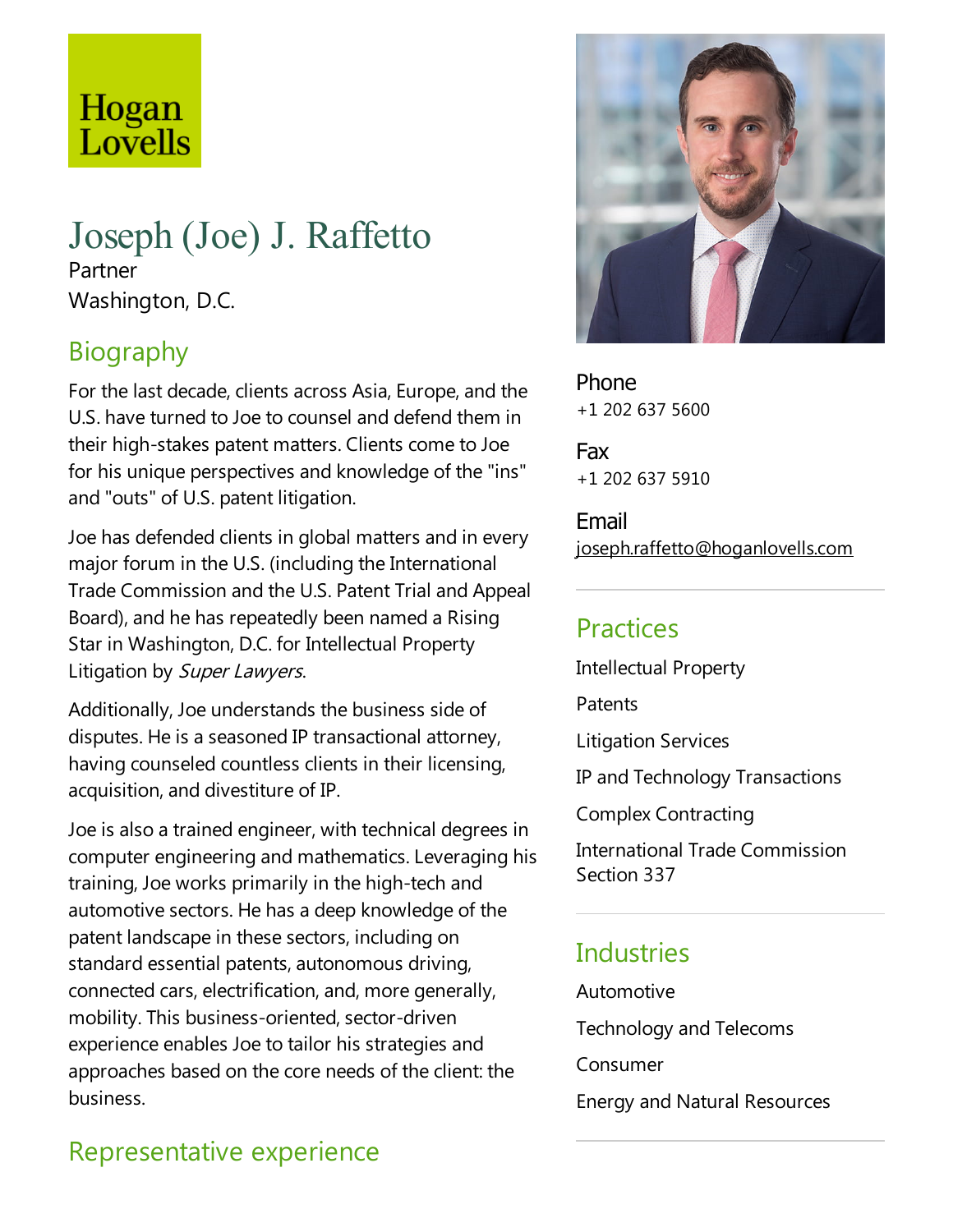Defends one of the world's leading multinational automotive manufacturers in district courts, at the U.S. International Trade Commission, and before the USPTO.

Defended the world's leading high-technology company in a multinational patent litigation against a competing high-technology company.

Defended a pioneer in the software space at the USPTO in the first-ever instituted post-grant review challenge proceedings.

Represented aconsortium of the world's leading multinational automotive companies in their multibillion dollar acquisition of a mapping company.

Advises a genetics pioneer in connection with all of its IP-related commercial contracts.

#### Awards and rankings

- Intellectual Property Litigation, Rising Star, Washington, D.C. Super Lawyers, 2014-2019
- **Intellectual Property: Patents: Litigation (Full** Coverage), Recommended, Legal 500 US, 2020

#### Latest thinking and events

- **Press Releases** 
	- **Hogan Lovells secures jury verdict for PPG in** patent dispute
- Webinar
	- Select IP with Hogan Lovells | Webinar no. 4 'Trade secrets: Overview of multi-jurisdictional trade secret protection (Part I)'
- **News** 
	- **Hogan Lovells Trade Secrets Toolkit Effectively** safeguard your trade secrets and confidential know-how
- **Hogan Lovells Publications** 
	- **Hogan Lovells launches its Trade Secrets Toolkit**
- **Press Releases** 
	- **Hogan Lovells leads LG Energy Solution to US\$1.8**

#### Areas of focus

Post-Grant Proceedings

Connected Cars

IP Rights in Transactions

IP Licensing, Commercialization, and Technology Transfer

### Education and admissions

#### Education

J.D., Washington and Lee University School of Law, magna cum laude, 2007

B.E., Computer Engineering, Vanderbilt University, magna cum laude, 2004

B.S., Mathematics, Vanderbilt University, 2004

#### **Memberships**

American Intellectual Property Law Association

Intellectual Property Owners Association

#### Bar admissions and qualifications

U.S. Patent and Trademark Office

District of Columbia

Virginia